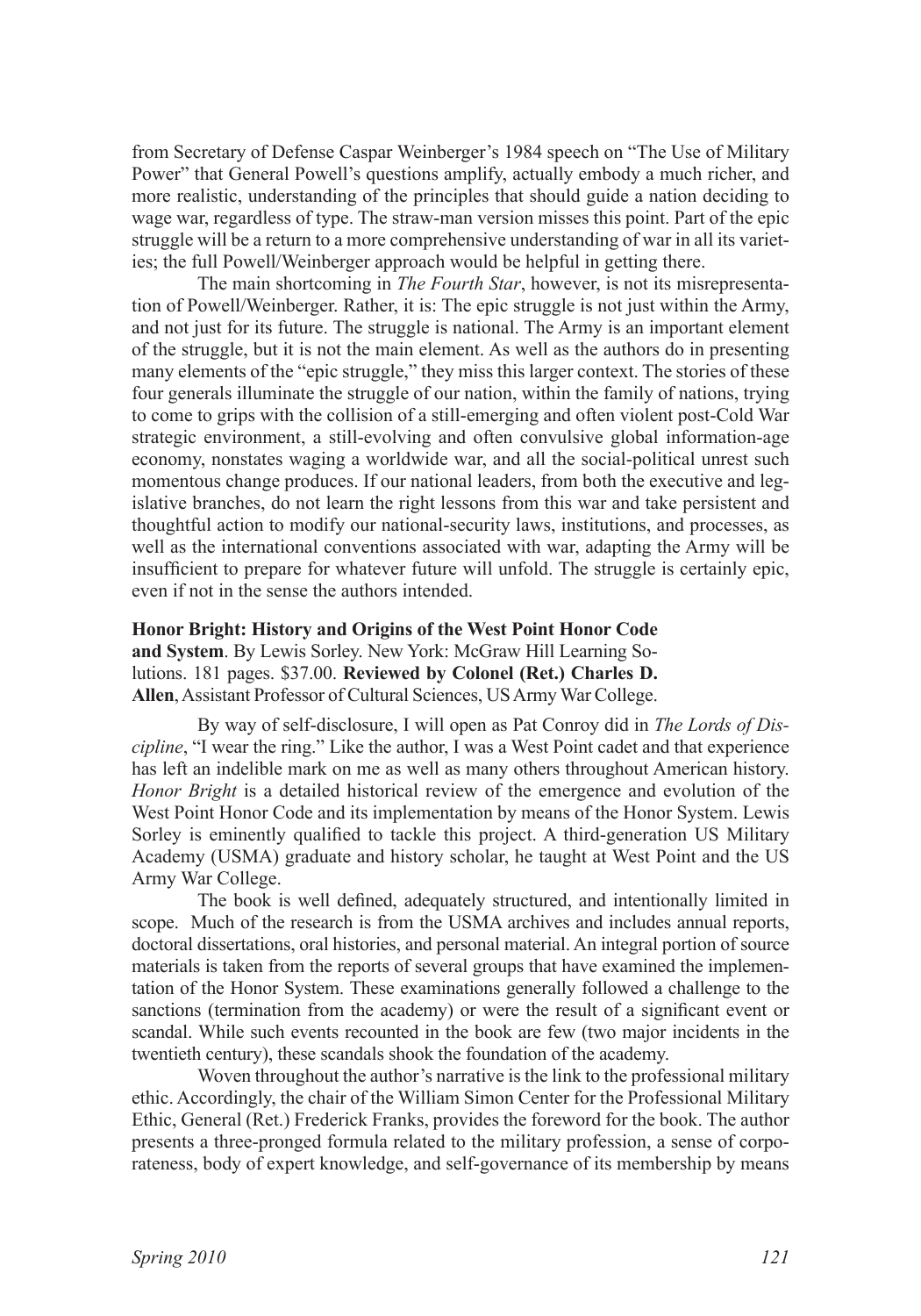of an accepted set of values and ethics. It is the latter traits that Sorley examines in detail in his historical journey: to whom does the Honor Code and the Honor System belong? While necessary oversight is provided by the institutional Army and American society at large, it becomes readily apparent that the author believes the Honor Code and the supporting system must belong to and be embraced by the cadets if they are to be effective.

The book is written primarily for graduates of West Point and serves as a foil to compare experiences during their tenure, either as cadets or members of the staff and faculty. I found myself doing exactly that. Much of the history of West Point recounted in the book is well known to its graduates. Names such as Thayer, Cullum, Delafield, Brewington, and Upton are an integral part of a cadet's education but may not be as well-known to the casual reader as Lee, Grant, MacArthur, Taylor, and Abrams. The sense of corporateness of West Point cadets and graduates is evident in America's military throughout the nineteenth and twentieth centuries. Sorley explores the role these leaders have played in times of war and peace.

The initial chapter outlines the history of the founding of West Point in 1802 and the appointment in 1817 of Sylvanus Thayer as superintendent. Thayer's appointment was designed to ostensibly get the academy and the cadets under control. Indeed, his first task was to get accountability of the cadets who were at various locations besides West Point. The vehicle used to establish decorum and discipline was the concept of the military officer's Code of Honor, which had its origin in European tradition and had been adapted and modified based on the American experience in the founding of the nation.

Various episodes of the self-policing of the Corps of Cadets are presented in accounts of the cadet "Vigilance Committees" that judged the conduct and employed actions (tacitly approved by the academy officials) against cadets determined to be in violation of the prevailing code of ethics. Sorley does an excellent job of documenting events leading to the institutionalization of the Cadet Honor Committee in 1922 and the eventual development and publication of the Cadet Honor Code in 1932. He examines these events through the prism of changes in American society and culture manifested in the experiences of cadets at West Point in the years following the formal establishment of the Honor Code.

This reviewer read with great interest how the author portrayed the cheating scandal of 1976, where 152 cadets were expelled. Of special note was the fact that five were members of the Honor Committee; an additional five committee members left the group in the aftermath of the scandal. Of interest was how the author dealt with the Borman Commission report (designed to identify and correct underlying causes of the scandal). In the chapter detailing the report the author finds some of the report and its findings "curious" and "surprising"—an implicit challenge by Sorley that the Borman Commission was "the most permissive." He is clearly more in favor of the findings of the 1989 Posvar Commission (a follow-on to the Borman Commission), which realized all but one of its 25 recommendations. More mature West Point graduates may be as interested in the examination of another scandal in early 1951 when the nationally acclaimed Army football team was at the core of pervasive violations of the Honor Code.

Well written and informative, *Honor Bright* will in all likelihood appeal to a very specific audience. The overall tenor of the book emphasizes the uniqueness of West Point to the point of verging on elitism as detailed in the Epilogue. It is rea